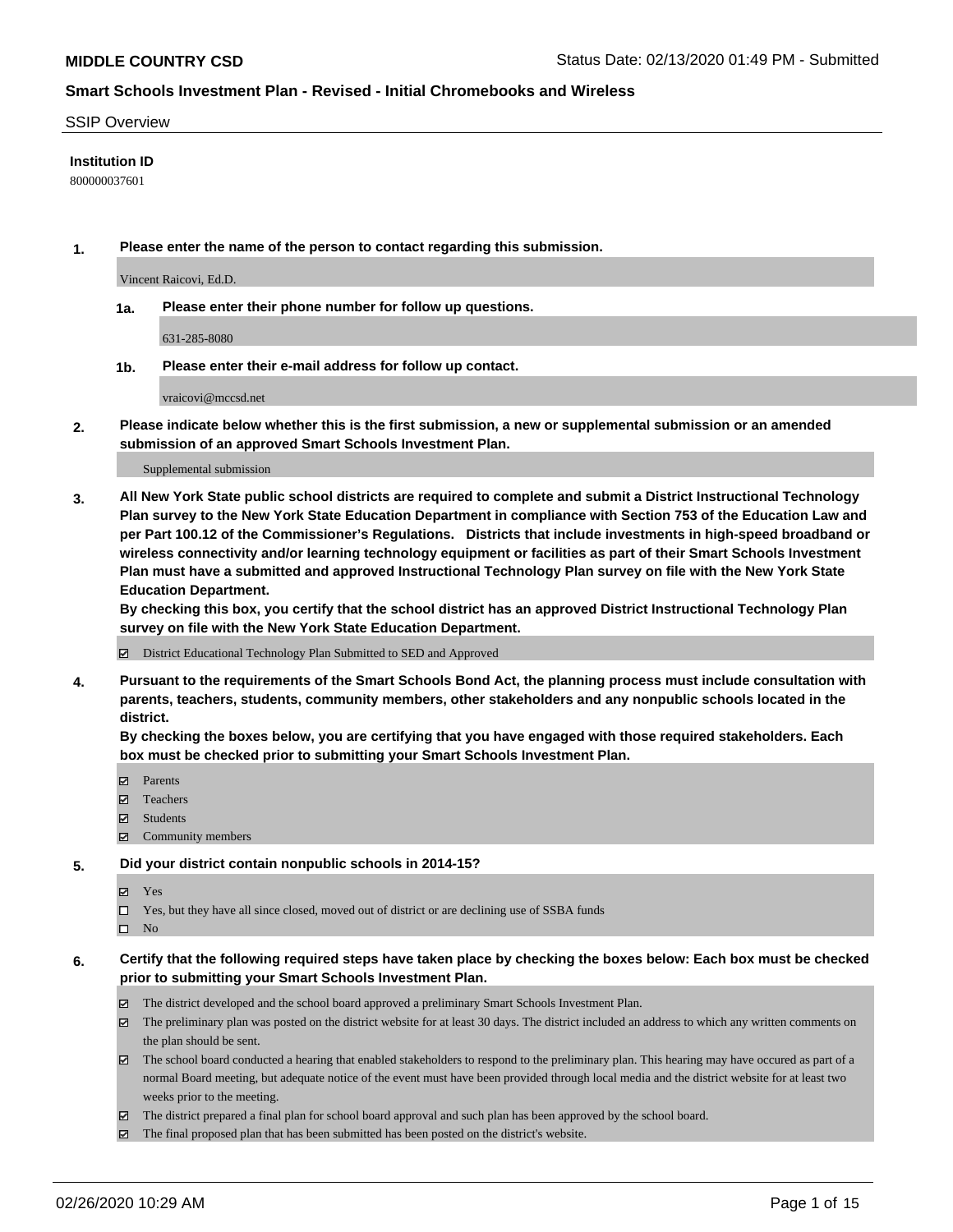SSIP Overview

**6a. Please upload the proposed Smart Schools Investment Plan (SSIP) that was posted on the district's website, along with any supporting materials. Note that this should be different than your recently submitted Educational Technology Survey. The Final SSIP, as approved by the School Board, should also be posted on the website and remain there during the course of the projects contained therein.**

Smart Schools Investment Plan-BOE Approval-Chromebooks.pdf Smart Schools Investment Plan-20170913-Chromebooks.pdf

**6b. Enter the webpage address where the final Smart Schools Investment Plan is posted. The Plan should remain posted for the life of the included projects.**

http://www.mccsd.net/ssip

**7. Please enter an estimate of the total number of students and staff that will benefit from this Smart Schools Investment Plan based on the cumulative projects submitted to date.**

11,750

**8. An LEA/School District may partner with one or more other LEA/School Districts to form a consortium to pool Smart Schools Bond Act funds for a project that meets all other Smart School Bond Act requirements. Each school district participating in the consortium will need to file an approved Smart Schools Investment Plan for the project and submit a signed Memorandum of Understanding that sets forth the details of the consortium including the roles of each respective district.**

 $\Box$  The district plans to participate in a consortium to partner with other school district(s) to implement a Smart Schools project.

**9. Please enter the name and 6-digit SED Code for each LEA/School District participating in the Consortium.**

| <b>Partner LEA/District</b> | <b>ISED BEDS Code</b> |
|-----------------------------|-----------------------|
| (No Response)               | (No Response)         |

**10. Please upload a signed Memorandum of Understanding with all of the participating Consortium partners.**

(No Response)

**11. Your district's Smart Schools Bond Act Allocation is:**

\$8,318,342

**12. Final 2014-15 BEDS Enrollment to calculate Nonpublic Sharing Requirement**

|            | <b>Public Enrollment</b> | l Nonpublic Enrollment | <b>Total Enrollment</b> | l Nonpublic Percentage |
|------------|--------------------------|------------------------|-------------------------|------------------------|
| Enrollment | 9,664                    | 127<br>L               | 9.791.00                | .30                    |

**13. This table compares each category budget total, as entered in that category's page, to the total expenditures listed in the category's expenditure table. Any discrepancies between the two must be resolved before submission.**

|                                                 | Sub-Allocations | <b>Expenditure Totals</b> | <b>Difference</b> |
|-------------------------------------------------|-----------------|---------------------------|-------------------|
| School Connectivity                             | 335,219.00      | 335,219.00                | 0.00              |
| Connectivity Projects for<br><b>Communities</b> | 0.00            | 0.00                      | 0.00              |
| Classroom Technology                            | 0.00            | 0.00                      | 0.00              |
| Pre-Kindergarten Classrooms                     | 0.00            | 0.00                      | 0.00              |
| Replace Transportable<br>Classrooms             | 0.00            | 0.00                      | 0.00              |
| High-Tech Security Features                     | 0.00            | 0.00                      | 0.00              |
| Nonpublic Loan                                  | 0.00            | 0.00                      | 0.00              |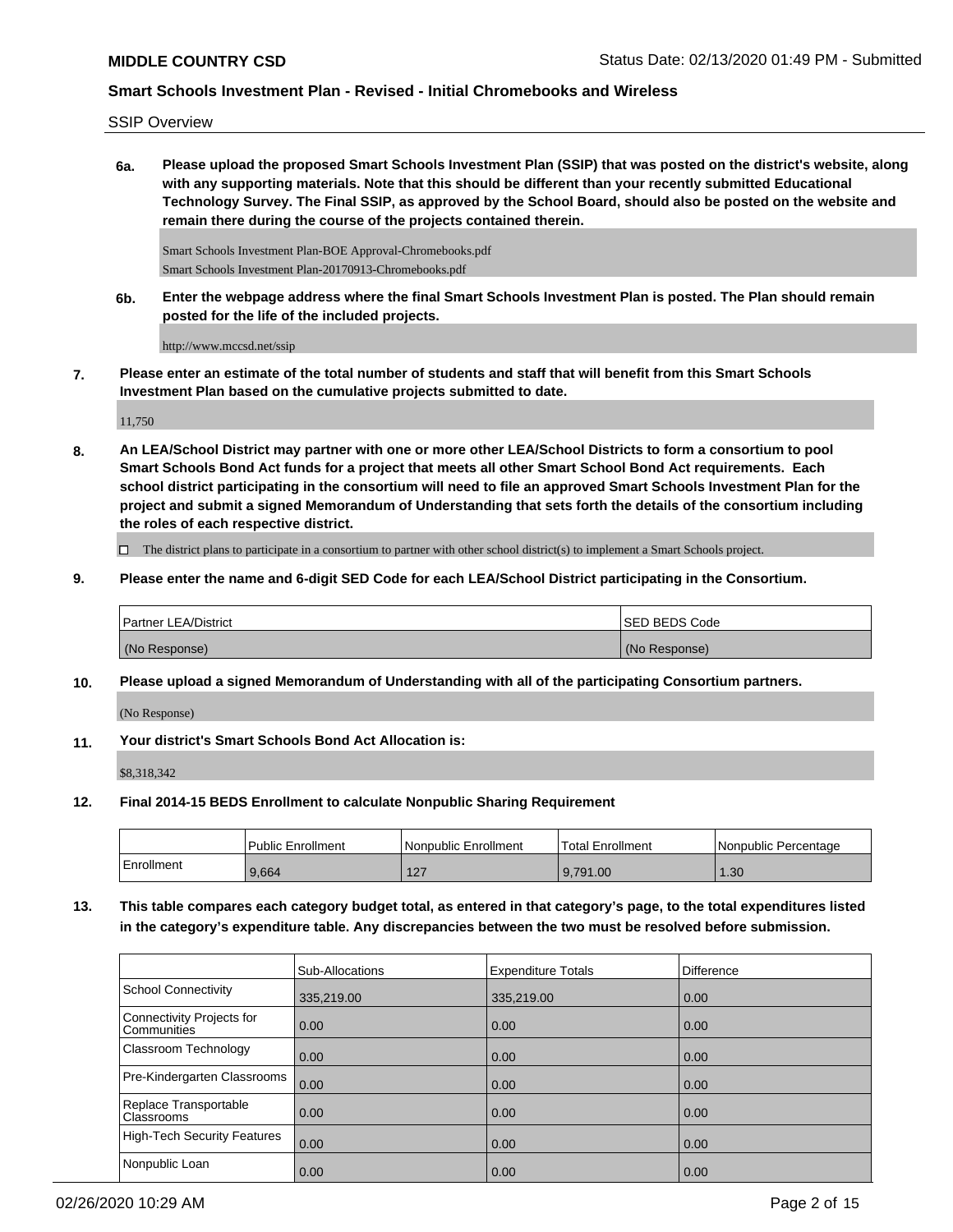SSIP Overview

|         | <b>Sub-Allocations</b> | Expenditure Totals | <b>Difference</b> |
|---------|------------------------|--------------------|-------------------|
| Totals: | 335,219                | 335.219            |                   |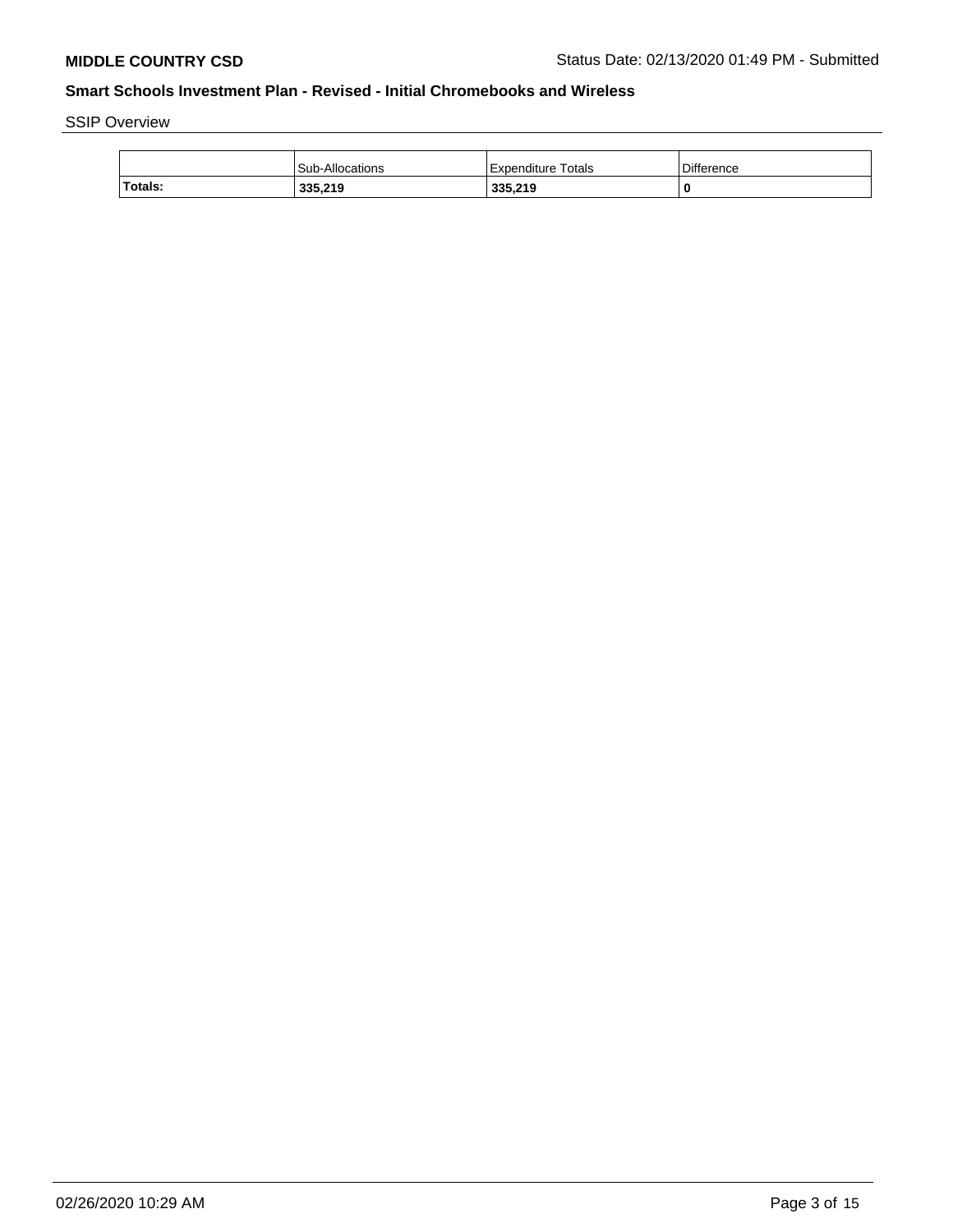School Connectivity

- **1. In order for students and faculty to receive the maximum benefit from the technology made available under the Smart Schools Bond Act, their school buildings must possess sufficient connectivity infrastructure to ensure that devices can be used during the school day. Smart Schools Investment Plans must demonstrate that:**
	- **• sufficient infrastructure that meets the Federal Communications Commission's 100 Mbps per 1,000 students standard currently exists in the buildings where new devices will be deployed, or**
	- **• is a planned use of a portion of Smart Schools Bond Act funds, or**
	- **• is under development through another funding source.**

**Smart Schools Bond Act funds used for technology infrastructure or classroom technology investments must increase the number of school buildings that meet or exceed the minimum speed standard of 100 Mbps per 1,000 students and staff within 12 months. This standard may be met on either a contracted 24/7 firm service or a "burstable" capability. If the standard is met under the burstable criteria, it must be:**

**1. Specifically codified in a service contract with a provider, and**

**2. Guaranteed to be available to all students and devices as needed, particularly during periods of high demand, such as computer-based testing (CBT) periods.**

**Please describe how your district already meets or is planning to meet this standard within 12 months of plan submission.**

As of September 1, 2017, we have increased our bandwidth from 500 Mbps to 1000 Mbps, satisfying the Smart Schools Bond Act requirement.

**1a. If a district believes that it will be impossible to meet this standard within 12 months, it may apply for a waiver of this requirement, as described on the Smart Schools website. The waiver must be filed and approved by SED prior to submitting this survey.**

 $\Box$  By checking this box, you are certifying that the school district has an approved waiver of this requirement on file with the New York State Education Department.

**2. Connectivity Speed Calculator (Required). If the district currently meets the required speed, enter "Currently Met" in the last box: Expected Date When Required Speed Will be Met.**

|                  | l Number of | Required Speed | Current Speed in Expected Speed |                | <b>Expected Date</b>                |
|------------------|-------------|----------------|---------------------------------|----------------|-------------------------------------|
|                  | Students    | lin Mbps       | <b>Mbps</b>                     | to be Attained | When Reauired                       |
|                  |             |                |                                 |                | Within 12 Months 1Speed Will be Met |
| Calculated Speed | 9.986       | 998.60         | 1000                            | 1000           | <b>Currently Met</b>                |

### **3. Describe how you intend to use Smart Schools Bond Act funds for high-speed broadband and/or wireless connectivity projects in school buildings.**

For our first submission, we put in for replacing our aging intra-building fiber to better support building/district-wide wireless deployment. This plan was accepted and we are currently constructing a bid for the project work.

For our first supplemental submission, we submitted to replace all the switches in our MDF closets; to take advantage of the new fiber and higher speeds.

For this supplemental submission, we will be adding additional wireless controllers and access points to areas in each building where 1:1 students will be.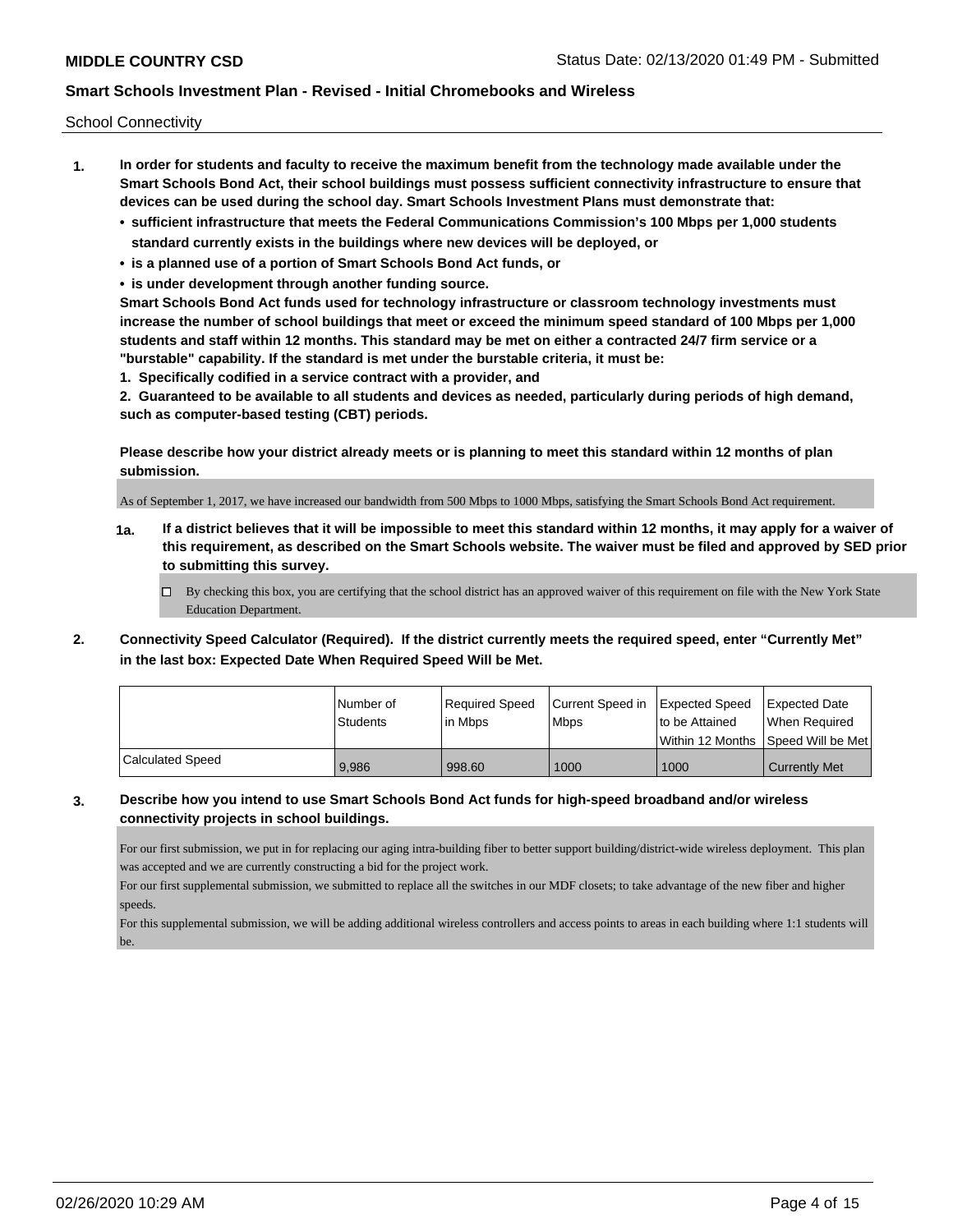School Connectivity

**4. Describe the linkage between the district's District Instructional Technology Plan and how the proposed projects will improve teaching and learning. (There should be a link between your response to this question and your responses to Question 1 in Section IV - NYSED Initiatives Alignment: "Explain how the district use of instructional technology will serve as a part of a comprehensive and sustained effort to support rigorous academic standards attainment and performance improvement for students."** 

**Your answer should also align with your answers to the questions in Section II - Strategic Technology Planning and the associated Action Steps in Section III - Action Plan.)**

There is a direct linkage between Middle Country CSD's District Instructional Technology Plan and this proposed project. We have completed our initial district-wide wireless access point rollout. In order to support the increased bandwidth needs of the 1:1 program, bandwidth will be increased on intra-building connections between data closets. Once our new MDF switches (second submission) are connected with the fiber that we install from our first submission, we will be doing just that.

**5. If the district wishes to have students and staff access the Internet from wireless devices within the school building, or in close proximity to it, it must first ensure that it has a robust Wi-Fi network in place that has sufficient bandwidth to meet user demand.**

**Please describe how you have quantified this demand and how you plan to meet this demand.**

At the conclusion of the 2016-17 school year, the Middle Country Central School District already had full wireless coverage in all 14 instructional buildings. With the increased connectivity speeds between our buildings and the increased speed to be realized in our buildings after this project, Middle Country will be in a good position to support student and staff access to to the Internet. The wireless controllers and access points that are part of this submission will increase the access point density in areas where the 1:1 program will live.

**6. Smart Schools plans with any expenditures in the School Connectivity category require a project number from the Office of Facilities Planning. Districts must submit an SSBA LOI and receive project numbers prior to submitting the SSIP. As indicated on the LOI, some projects may be eligible for a streamlined review and will not require a building permit.**

**Please indicate on a separate row each project number given to you by the Office of Facilities Planning.**

| Project Number        |  |
|-----------------------|--|
| 58-02-11-06-7-999-BA2 |  |

**7. Certain high-tech security and connectivity infrastructure projects may be eligible for an expedited review process as determined by the Office of Facilities Planning.**

#### **Was your project deemed eligible for streamlined review?**

Yes

**7a. Districts that choose the Streamlined Review Process will be required to certify that they have reviewed all installations with their licensed architect or engineer of record and provide that person's name and license number. The licensed professional must review the products and proposed method of installation prior to implementation and review the work during and after completion in order to affirm that the work was codecompliant, if requested.**

I certify that I have reviewed all installations with a licensed architect or engineer of record.

**8. Include the name and license number of the architect or engineer of record.**

| Name           | License Number   |
|----------------|------------------|
| Joseph L. Mile | $\sim$<br>2077 I |

**9. Public Expenditures – Loanable (Counts toward the nonpublic loan calculation)**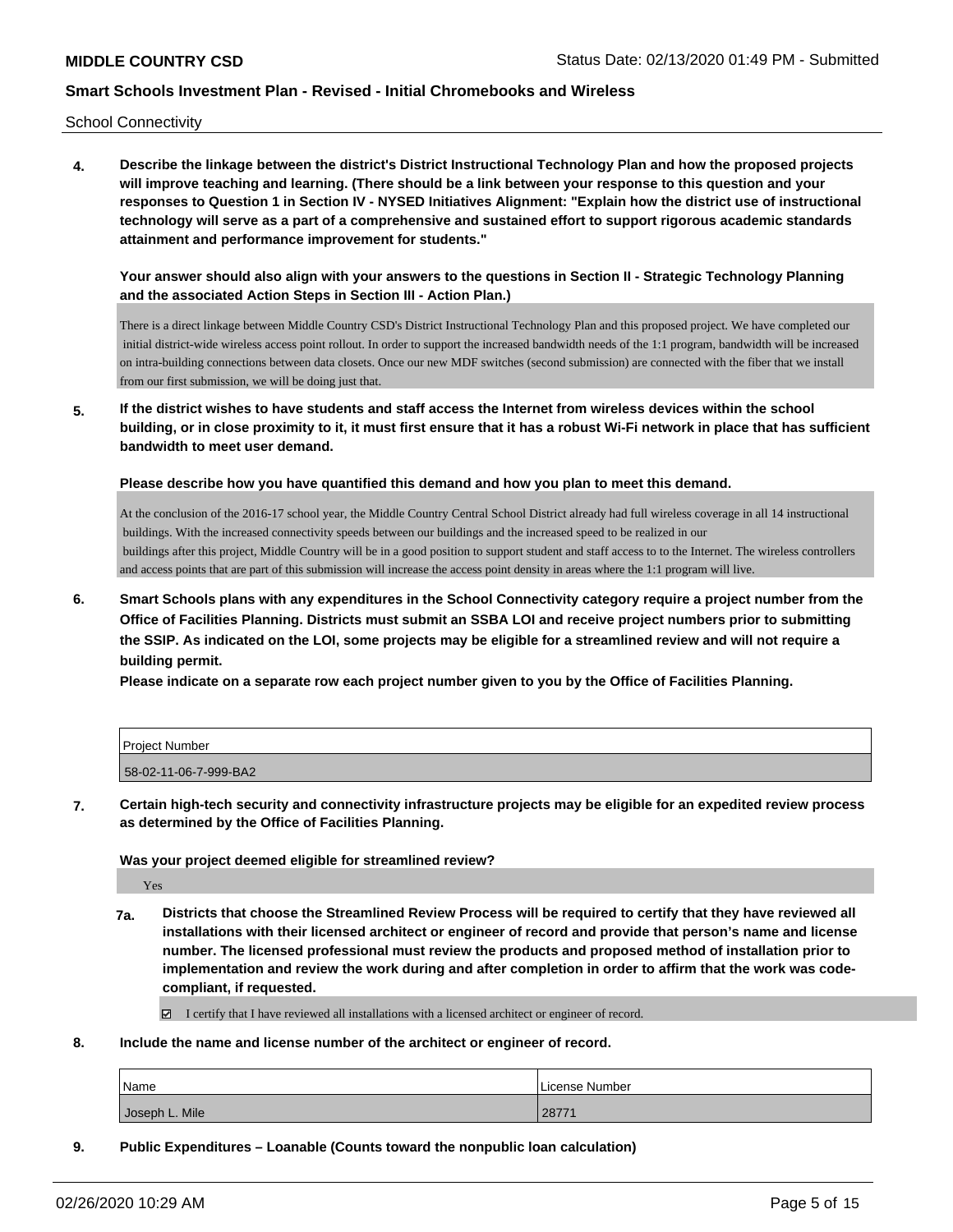School Connectivity

| Select the allowable expenditure type.<br>Repeat to add another item under each type. | <b>PUBLIC</b> Items to be<br>l Purchased | Quantity         | <b>Cost Per Item</b> | <b>Total Cost</b> |
|---------------------------------------------------------------------------------------|------------------------------------------|------------------|----------------------|-------------------|
| (No Response)                                                                         | (No Response)                            | (No<br>Response) | (No<br>(Response)    | 0.00              |
|                                                                                       |                                          |                  | 0.00                 |                   |

**10. Public Expenditures – Non-Loanable (Does not count toward nonpublic loan calculation)**

| Select the allowable expenditure<br>type. | <b>PUBLIC</b> Items to be purchased           | Quantity | Cost per Item | <b>Total Cost</b> |
|-------------------------------------------|-----------------------------------------------|----------|---------------|-------------------|
| Repeat to add another item under          |                                               |          |               |                   |
| each type.                                |                                               |          |               |                   |
| Network/Access Costs                      | Aruba - Mounting Kit Options                  | 400      | 29.00         | 11,600.00         |
| Network/Access Costs                      | Aruba - Alcatel License Migration             | 300      | 98.00         | 29.400.00         |
| Network/Access Costs                      | Aruba - Access Point Support and<br>Licensing | 400      | 98.00         | 39,200,00         |
| Network/Access Costs                      | Aruba - AoS8 Mobility Master                  |          | 11,323.00     | 11,323.00         |
| Network/Access Costs                      | Aruba - 7220 Controller                       |          | 16,496.00     | 16,496.00         |
| Network/Access Costs                      | Aruba - Access Points                         | 400      | 568.00        | 227,200.00        |
|                                           |                                               | 1,502    | 28,612.00     | 335,219           |

**11. Final 2014-15 BEDS Enrollment to calculate Nonpublic Sharing Requirement (no changes allowed.)**

|            | Public Enrollment | Nonpublic Enrollment       | Total Enrollment | I Nonpublic Percentage |
|------------|-------------------|----------------------------|------------------|------------------------|
| Enrollment | 9.664             | $\sqrt{2}$<br>$\mathbf{Z}$ | 9.791.00         | .30 <sub>1</sub>       |

# **12. Total Public Budget - Loanable (Counts toward the nonpublic loan calculation)**

|                                               | Public Allocations | Estimated Nonpublic Loan<br>Amount | <b>Estimated Total Sub-Allocations</b> |
|-----------------------------------------------|--------------------|------------------------------------|----------------------------------------|
| Network/Access Costs                          | (No Response)      | 0.00                               | 0.00                                   |
| School Internal Connections and<br>Components | (No Response)      | 0.00                               | 0.00                                   |
| <b>Other</b>                                  | (No Response)      | 0.00                               | 0.00                                   |
| <b>Totals:</b>                                | 0.00               | U                                  |                                        |

#### **13. Total Public Budget – Non-Loanable (Does not count toward the nonpublic loan calculation)**

|                                            | Sub-<br>Allocation |
|--------------------------------------------|--------------------|
| Network/Access Costs                       | 335,219.00         |
| <b>Outside Plant Costs</b>                 | 0.00               |
| School Internal Connections and Components | 0.00               |
| <b>Professional Services</b>               | 0.00               |
| Testing                                    | 0.00               |
| <b>Other Upfront Costs</b>                 |                    |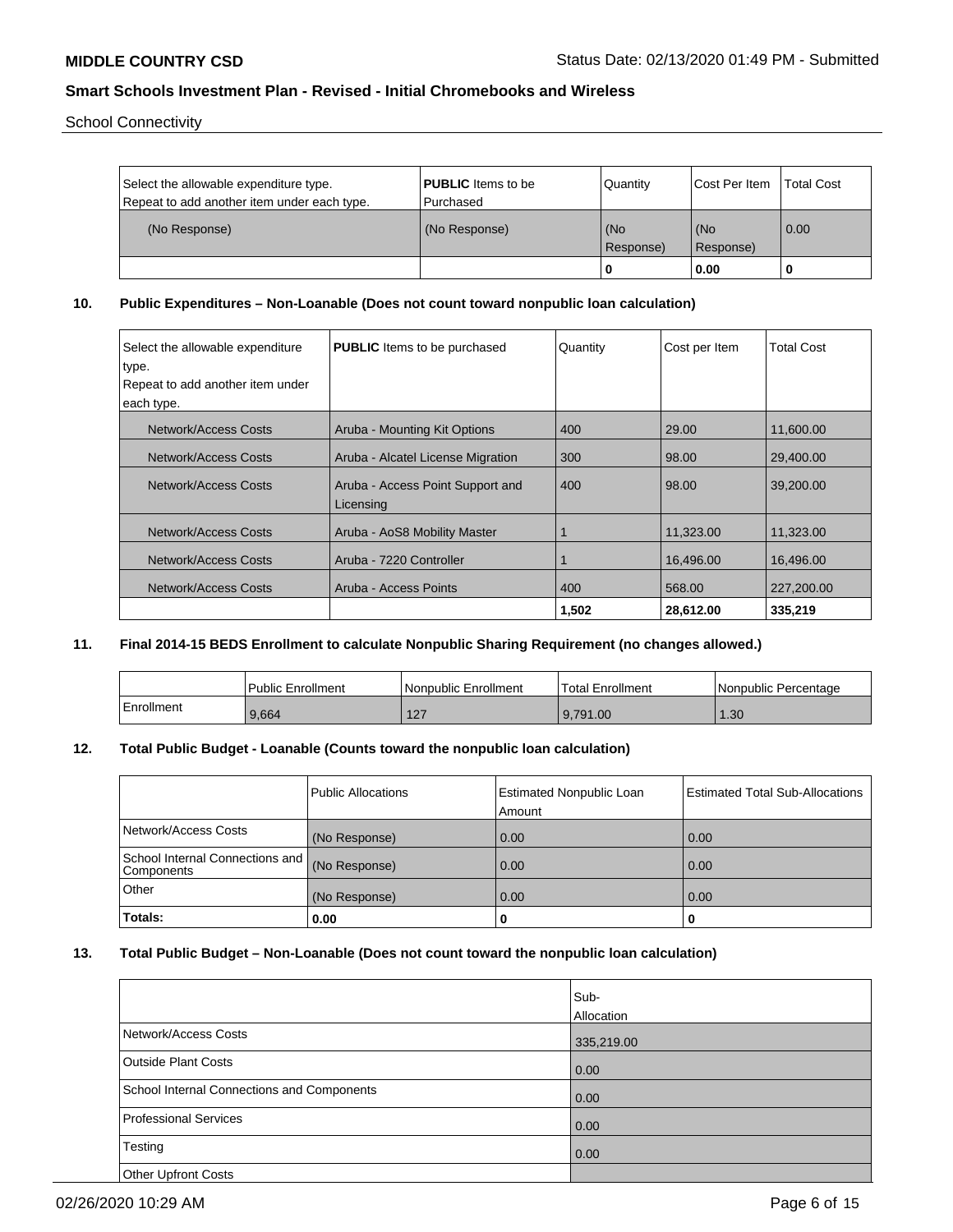School Connectivity

|                    | Sub-<br>Allocation |
|--------------------|--------------------|
|                    | 0.00               |
| <b>Other Costs</b> | 0.00               |
| Totals:            | 335,219.00         |

# **14. School Connectivity Totals**

|                          | Total Sub-Allocations |
|--------------------------|-----------------------|
| Total Loanable Items     | 0.00                  |
| Total Non-Ioanable Items | 335,219.00            |
| Totals:                  | 335,219               |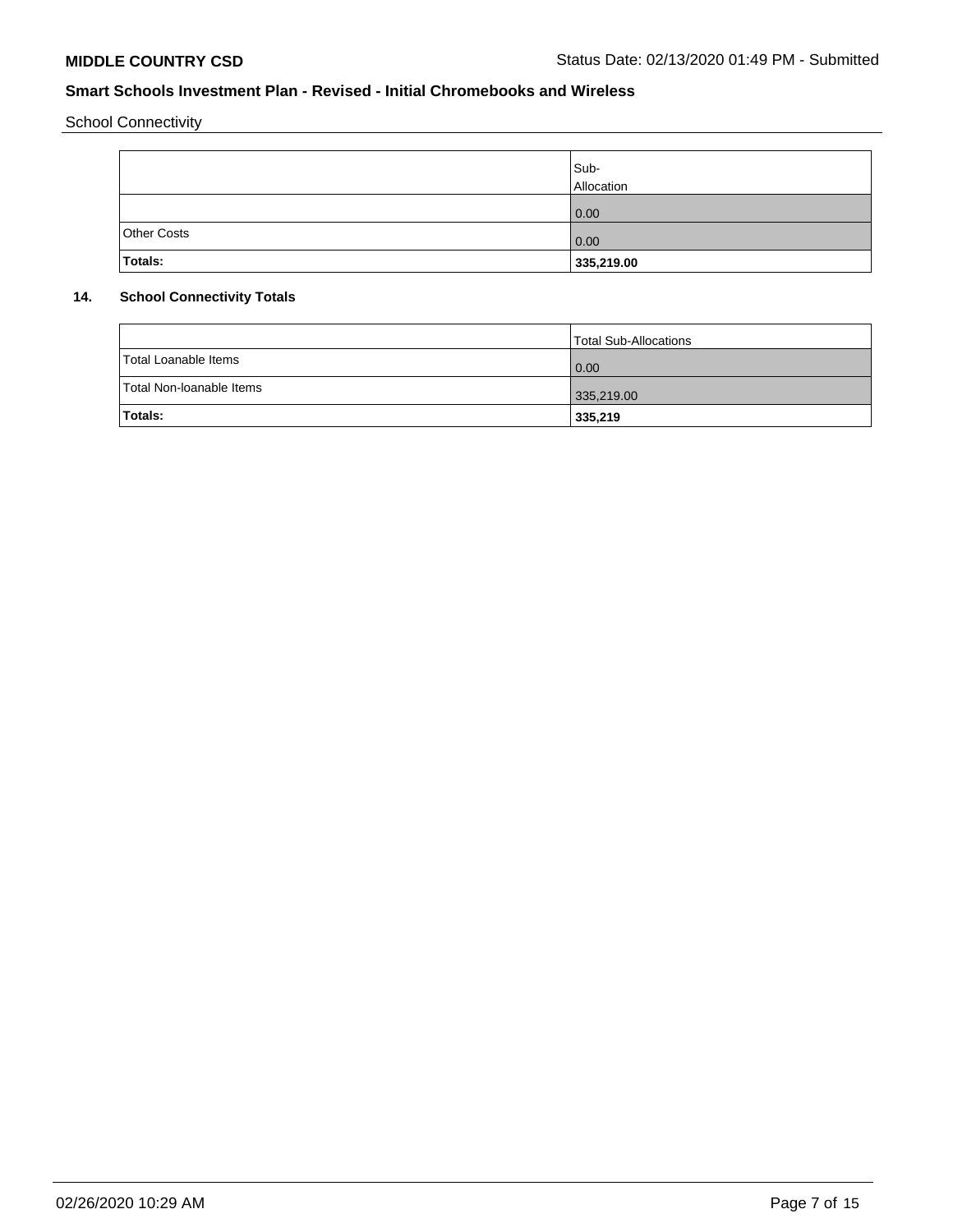Community Connectivity (Broadband and Wireless)

**1. Describe how you intend to use Smart Schools Bond Act funds for high-speed broadband and/or wireless connectivity projects in the community.**

(No Response)

**2. Please describe how the proposed project(s) will promote student achievement and increase student and/or staff access to the Internet in a manner that enhances student learning and/or instruction outside of the school day and/or school building.**

(No Response)

**3. Community connectivity projects must comply with all the necessary local building codes and regulations (building and related permits are not required prior to plan submission).**

 $\Box$  I certify that we will comply with all the necessary local building codes and regulations.

**4. Please describe the physical location of the proposed investment.**

(No Response)

**5. Please provide the initial list of partners participating in the Community Connectivity Broadband Project, along with their Federal Tax Identification (Employer Identification) number.**

| <b>Project Partners</b> | l Federal ID # |
|-------------------------|----------------|
| (No Response)           | (No Response)  |

**6. Please detail the type, quantity, per unit cost and total cost of the eligible items under each sub-category.**

| Select the allowable expenditure | Item to be purchased | Quantity      | Cost per Item | <b>Total Cost</b> |
|----------------------------------|----------------------|---------------|---------------|-------------------|
| type.                            |                      |               |               |                   |
| Repeat to add another item under |                      |               |               |                   |
| each type.                       |                      |               |               |                   |
| (No Response)                    | (No Response)        | (No Response) | (No Response) | 0.00              |
|                                  |                      | U             | 0.00          | -0                |

**7. If you are submitting an allocation for Community Connectivity, complete this table.**

**Note that the calculated Total at the bottom of the table must equal the Total allocation for this category that you entered in the SSIP Overview overall budget.**

|                                    | Sub-Allocation |
|------------------------------------|----------------|
| Network/Access Costs               | (No Response)  |
| Outside Plant Costs                | (No Response)  |
| <b>Tower Costs</b>                 | (No Response)  |
| <b>Customer Premises Equipment</b> | (No Response)  |
| <b>Professional Services</b>       | (No Response)  |
| Testing                            | (No Response)  |
| <b>Other Upfront Costs</b>         | (No Response)  |
| <b>Other Costs</b>                 | (No Response)  |
| Totals:                            | 0.00           |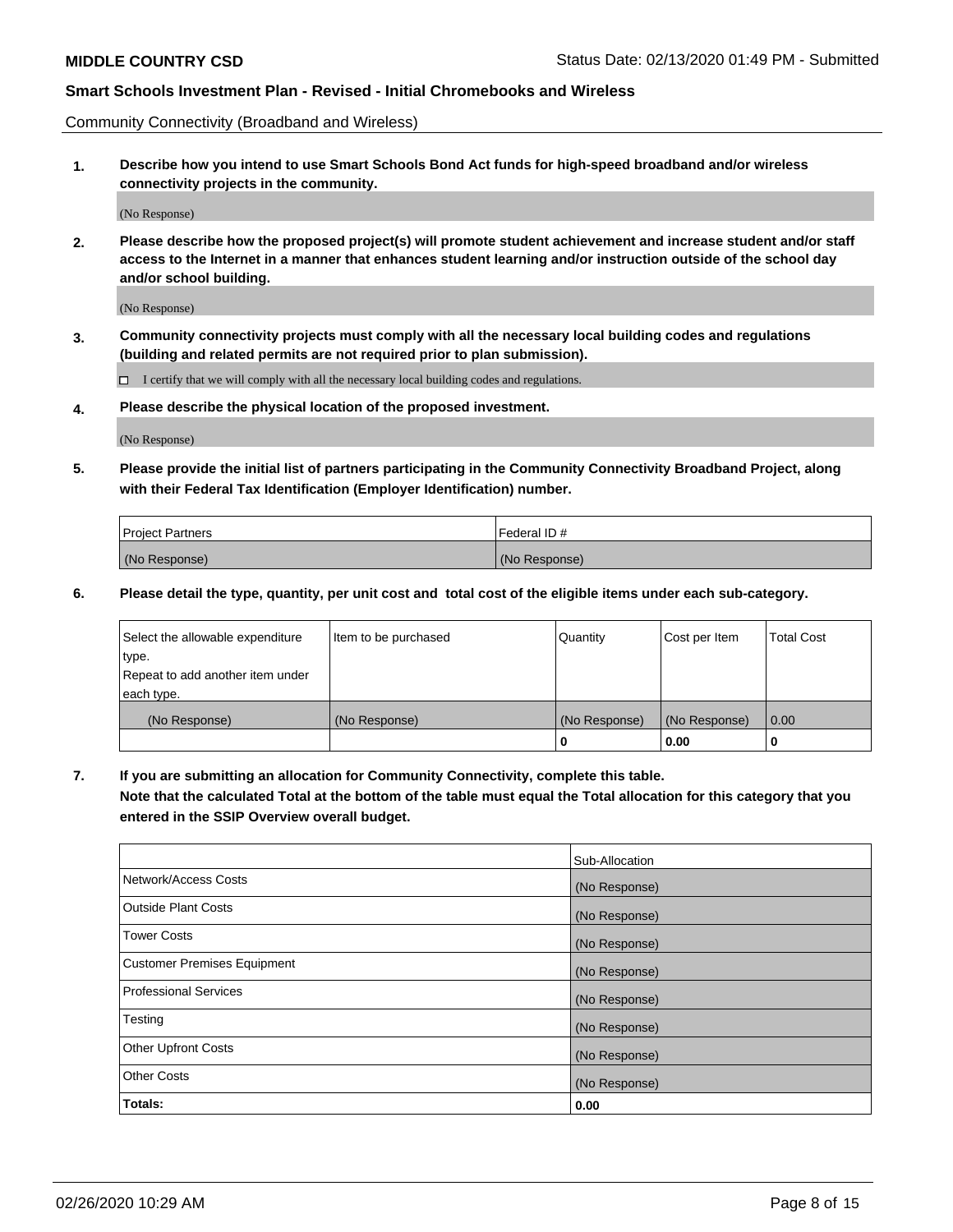#### Classroom Learning Technology

**1. In order for students and faculty to receive the maximum benefit from the technology made available under the Smart Schools Bond Act, their school buildings must possess sufficient connectivity infrastructure to ensure that devices can be used during the school day. Smart Schools Investment Plans must demonstrate that sufficient infrastructure that meets the Federal Communications Commission's 100 Mbps per 1,000 students standard currently exists in the buildings where new devices will be deployed, or is a planned use of a portion of Smart Schools Bond Act funds, or is under development through another funding source. Smart Schools Bond Act funds used for technology infrastructure or classroom technology investments must increase the number of school buildings that meet or exceed the minimum speed standard of 100 Mbps per 1,000 students and staff within 12 months. This standard may be met on either a contracted 24/7 firm service or a "burstable" capability. If the standard is met under the burstable criteria, it must be:**

**1. Specifically codified in a service contract with a provider, and**

**2. Guaranteed to be available to all students and devices as needed, particularly during periods of high demand, such as computer-based testing (CBT) periods.**

**Please describe how your district already meets or is planning to meet this standard within 12 months of plan submission.**

(No Response)

- **1a. If a district believes that it will be impossible to meet this standard within 12 months, it may apply for a waiver of this requirement, as described on the Smart Schools website. The waiver must be filed and approved by SED prior to submitting this survey.**
	- By checking this box, you are certifying that the school district has an approved waiver of this requirement on file with the New York State Education Department.
- **2. Connectivity Speed Calculator (Required). If the district currently meets the required speed, enter "Currently Met" in the last box: Expected Date When Required Speed Will be Met.**

|                  | l Number of     | Required Speed | Current Speed in | <b>Expected Speed</b> | <b>Expected Date</b>                |
|------------------|-----------------|----------------|------------------|-----------------------|-------------------------------------|
|                  | <b>Students</b> | l in Mbps      | l Mbps           | to be Attained        | When Required                       |
|                  |                 |                |                  |                       | Within 12 Months  Speed Will be Met |
| Calculated Speed | (No Response)   | 0.00           | (No Response)    | l (No Response)       | (No Response)                       |

**3. If the district wishes to have students and staff access the Internet from wireless devices within the school building, or in close proximity to it, it must first ensure that it has a robust Wi-Fi network in place that has sufficient bandwidth to meet user demand.**

**Please describe how you have quantified this demand and how you plan to meet this demand.**

(No Response)

**4. All New York State public school districts are required to complete and submit an Instructional Technology Plan survey to the New York State Education Department in compliance with Section 753 of the Education Law and per Part 100.12 of the Commissioner's Regulations.**

**Districts that include educational technology purchases as part of their Smart Schools Investment Plan must have a submitted and approved Instructional Technology Plan survey on file with the New York State Education Department.**

- By checking this box, you are certifying that the school district has an approved Instructional Technology Plan survey on file with the New York State Education Department.
- **5. Describe the devices you intend to purchase and their compatibility with existing or planned platforms or systems. Specifically address the adequacy of each facility's electrical, HVAC and other infrastructure necessary to install and support the operation of the planned technology.**

(No Response)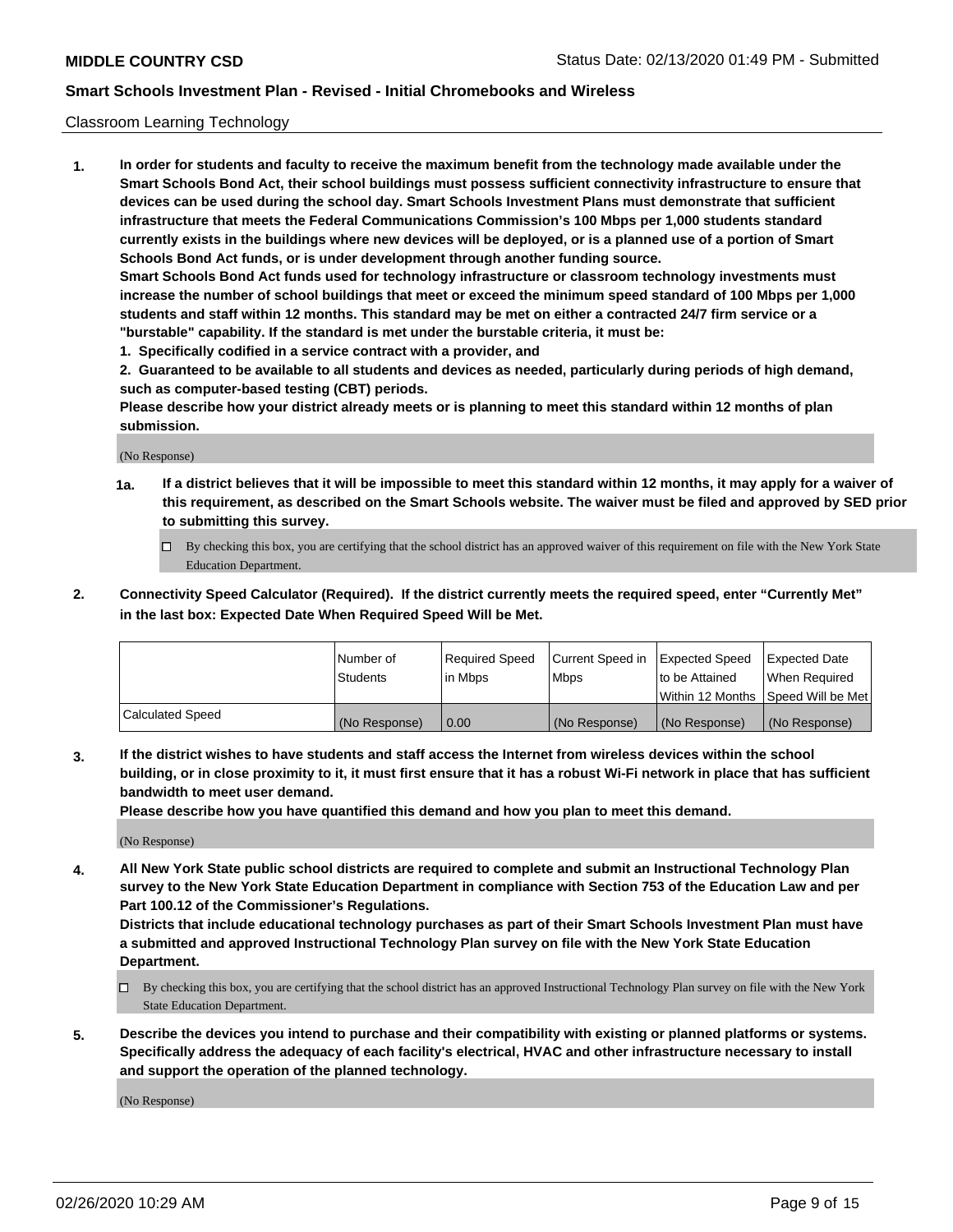#### Classroom Learning Technology

- **6. Describe how the proposed technology purchases will:**
	- **> enhance differentiated instruction;**
	- **> expand student learning inside and outside the classroom;**
	- **> benefit students with disabilities and English language learners; and**
	- **> contribute to the reduction of other learning gaps that have been identified within the district.**

**The expectation is that districts will place a priority on addressing the needs of students who struggle to succeed in a rigorous curriculum. Responses in this section should specifically address this concern and align with the district's Instructional Technology Plan (in particular Question 2 of E. Curriculum and Instruction: "Does the district's instructional technology plan address the needs of students with disabilities to ensure equitable access to instruction, materials and assessments?" and Question 3 of the same section: "Does the district's instructional technology plan address the provision of assistive technology specifically for students with disabilities to ensure access to and participation in the general curriculum?")**

**In addition, describe how the district ensures equitable access to instruction, materials and assessments and participation in the general curriculum for both SWD and English Language Learners/Multilingual Learners (ELL/MLL) students.**

(No Response)

**7. Where appropriate, describe how the proposed technology purchases will enhance ongoing communication with parents and other stakeholders and help the district facilitate technology-based regional partnerships, including distance learning and other efforts.**

(No Response)

**8. Describe the district's plan to provide professional development to ensure that administrators, teachers and staff can employ the technology purchased to enhance instruction successfully.**

**Note: This response should be aligned and expanded upon in accordance with your district's response to Question 1 of F. Professional Development of your Instructional Technology Plan: "Please provide a summary of professional development offered to teachers and staff, for the time period covered by this plan, to support technology to enhance teaching and learning. Please include topics, audience and method of delivery within your summary."**

(No Response)

- **9. Districts must contact one of the SUNY/CUNY teacher preparation programs listed on the document on the left side of the page that supplies the largest number of the district's new teachers to request advice on innovative uses and best practices at the intersection of pedagogy and educational technology.**
	- By checking this box, you certify that you have contacted the SUNY/CUNY teacher preparation program that supplies the largest number of your new teachers to request advice on these issues.
	- **9a. Please enter the name of the SUNY or CUNY Institution that you contacted.**

(No Response)

**9b. Enter the primary Institution phone number.**

(No Response)

**9c. Enter the name of the contact person with whom you consulted and/or will be collaborating with on innovative uses of technology and best practices.**

(No Response)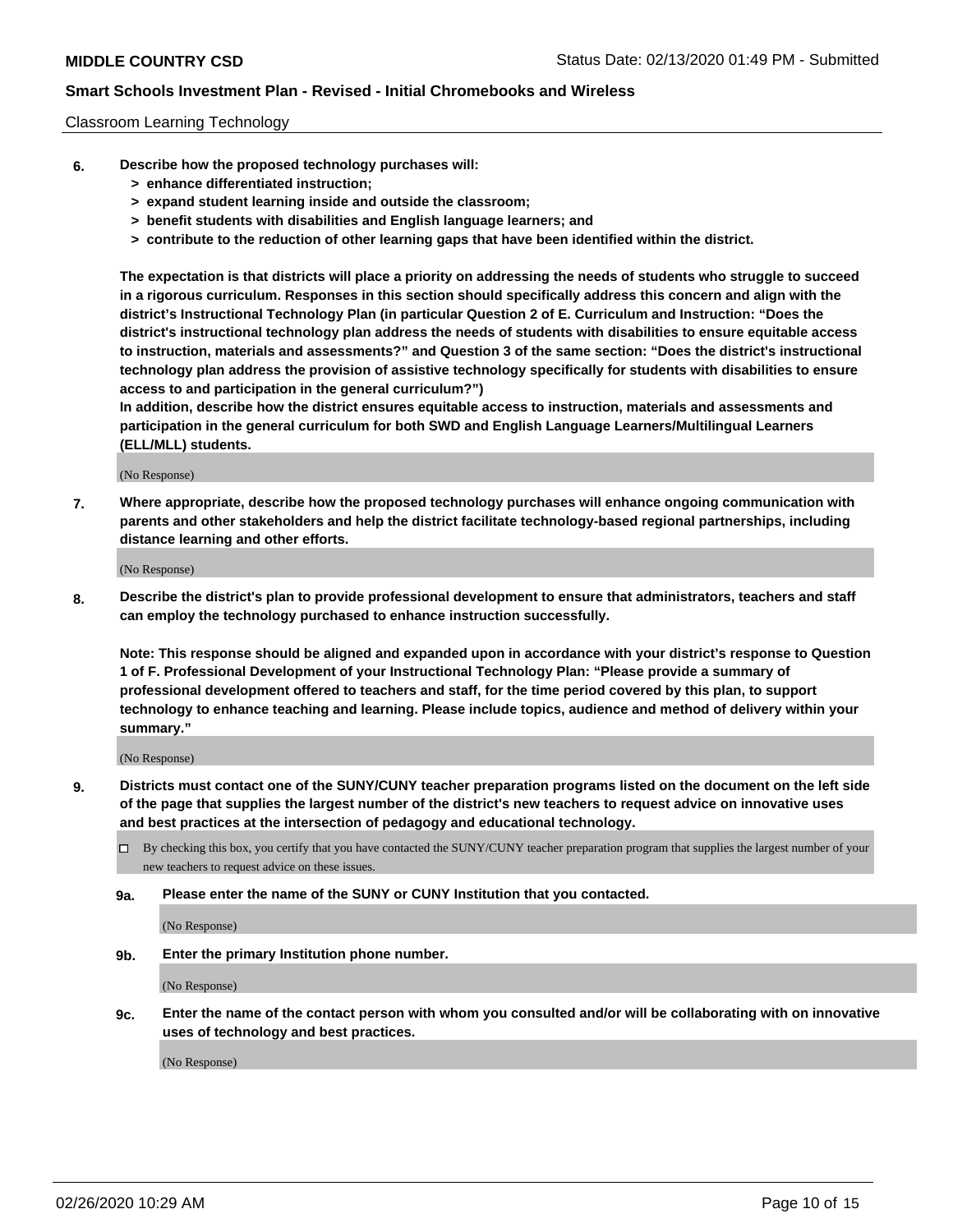#### Classroom Learning Technology

**10. To ensure the sustainability of technology purchases made with Smart Schools funds, districts must demonstrate a long-term plan to maintain and replace technology purchases supported by Smart Schools Bond Act funds. This sustainability plan shall demonstrate a district's capacity to support recurring costs of use that are ineligible for Smart Schools Bond Act funding such as device maintenance, technical support, Internet and wireless fees, maintenance of hotspots, staff professional development, building maintenance and the replacement of incidental items. Further, such a sustainability plan shall include a long-term plan for the replacement of purchased devices and equipment at the end of their useful life with other funding sources.**

 $\Box$  By checking this box, you certify that the district has a sustainability plan as described above.

**11. Districts must ensure that devices purchased with Smart Schools Bond funds will be distributed, prepared for use, maintained and supported appropriately. Districts must maintain detailed device inventories in accordance with generally accepted accounting principles.**

By checking this box, you certify that the district has a distribution and inventory management plan and system in place.

#### **12. Please detail the type, quantity, per unit cost and total cost of the eligible items under each sub-category.**

| Select the allowable expenditure<br>type.      | Item to be Purchased | Quantity      | Cost per Item | <b>Total Cost</b> |
|------------------------------------------------|----------------------|---------------|---------------|-------------------|
| Repeat to add another item under<br>each type. |                      |               |               |                   |
| (No Response)                                  | (No Response)        | (No Response) | (No Response) | 0.00              |
|                                                |                      | 0             | 0.00          |                   |

#### **13. Final 2014-15 BEDS Enrollment to calculate Nonpublic Sharing Requirement (no changes allowed.)**

|              | l Public Enrollment | Nonpublic Enrollment | <b>Total Enrollment</b> | Nonpublic<br>l Percentage |
|--------------|---------------------|----------------------|-------------------------|---------------------------|
| l Enrollment | 9.664               | 127                  | 9.791.00                | 1.30                      |

### **14. If you are submitting an allocation for Classroom Learning Technology complete this table.**

|                         | Public School Sub-Allocation | <b>Estimated Nonpublic Loan</b><br>Amount<br>(Based on Percentage Above) | Estimated Total Public and<br>Nonpublic Sub-Allocation |
|-------------------------|------------------------------|--------------------------------------------------------------------------|--------------------------------------------------------|
| Interactive Whiteboards | (No Response)                | 0.00                                                                     | 0.00                                                   |
| Computer Servers        | (No Response)                | 0.00                                                                     | 0.00                                                   |
| Desktop Computers       | (No Response)                | 0.00                                                                     | 0.00                                                   |
| <b>Laptop Computers</b> | (No Response)                | 0.00                                                                     | 0.00                                                   |
| <b>Tablet Computers</b> | (No Response)                | 0.00                                                                     | 0.00                                                   |
| Other Costs             | (No Response)                | 0.00                                                                     | 0.00                                                   |
| Totals:                 | 0.00                         | 0                                                                        | 0                                                      |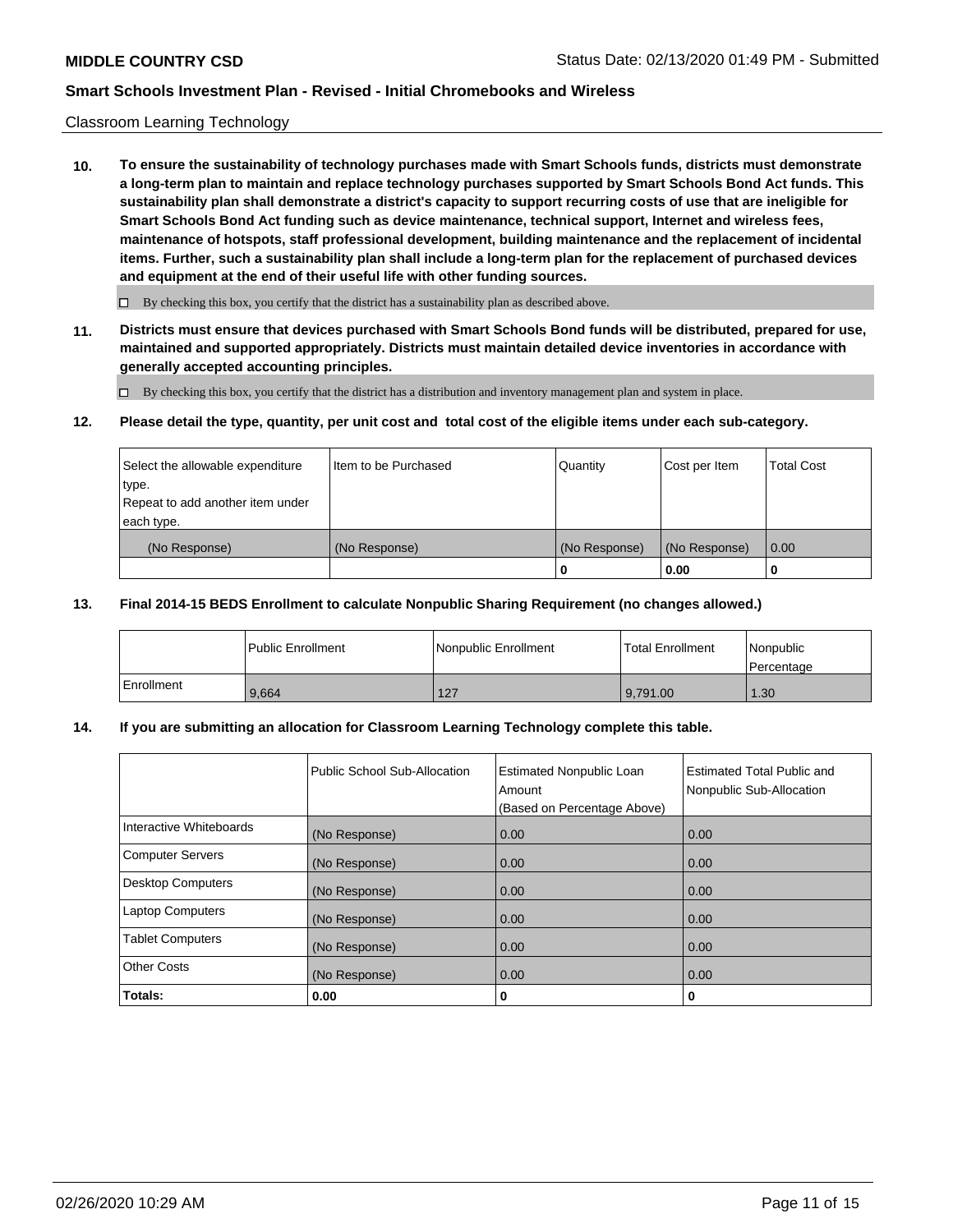#### Pre-Kindergarten Classrooms

**1. Provide information regarding how and where the district is currently serving pre-kindergarten students and justify the need for additional space with enrollment projections over 3 years.**

(No Response)

- **2. Describe the district's plan to construct, enhance or modernize education facilities to accommodate prekindergarten programs. Such plans must include:**
	- **Specific descriptions of what the district intends to do to each space;**
	- **An affirmation that new pre-kindergarten classrooms will contain a minimum of 900 square feet per classroom;**
	- **The number of classrooms involved;**
	- **The approximate construction costs per classroom; and**
	- **Confirmation that the space is district-owned or has a long-term lease that exceeds the probable useful life of the improvements.**

(No Response)

**3. Smart Schools Bond Act funds may only be used for capital construction costs. Describe the type and amount of additional funds that will be required to support ineligible ongoing costs (e.g. instruction, supplies) associated with any additional pre-kindergarten classrooms that the district plans to add.**

(No Response)

**4. All plans and specifications for the erection, repair, enlargement or remodeling of school buildings in any public school district in the State must be reviewed and approved by the Commissioner. Districts that plan capital projects using their Smart Schools Bond Act funds will undergo a Preliminary Review Process by the Office of Facilities Planning.**

**Please indicate on a separate row each project number given to you by the Office of Facilities Planning.**

| Project Number |  |
|----------------|--|
| (No Response)  |  |
|                |  |

**5. Please detail the type, quantity, per unit cost and total cost of the eligible items under each sub-category.**

| Select the allowable expenditure | Item to be purchased | Quantity      | Cost per Item | <b>Total Cost</b> |
|----------------------------------|----------------------|---------------|---------------|-------------------|
| type.                            |                      |               |               |                   |
| Repeat to add another item under |                      |               |               |                   |
| each type.                       |                      |               |               |                   |
| (No Response)                    | (No Response)        | (No Response) | (No Response) | 0.00              |
|                                  |                      | U             | 0.00          |                   |

**6. If you have made an allocation for Pre-Kindergarten Classrooms, complete this table. Note that the calculated Total at the bottom of the table must equal the Total allocation for this category that you entered in the SSIP Overview overall budget.**

|                                          | Sub-Allocation |
|------------------------------------------|----------------|
| Construct Pre-K Classrooms               | (No Response)  |
| Enhance/Modernize Educational Facilities | (No Response)  |
| <b>Other Costs</b>                       | (No Response)  |
| Totals:                                  | 0.00           |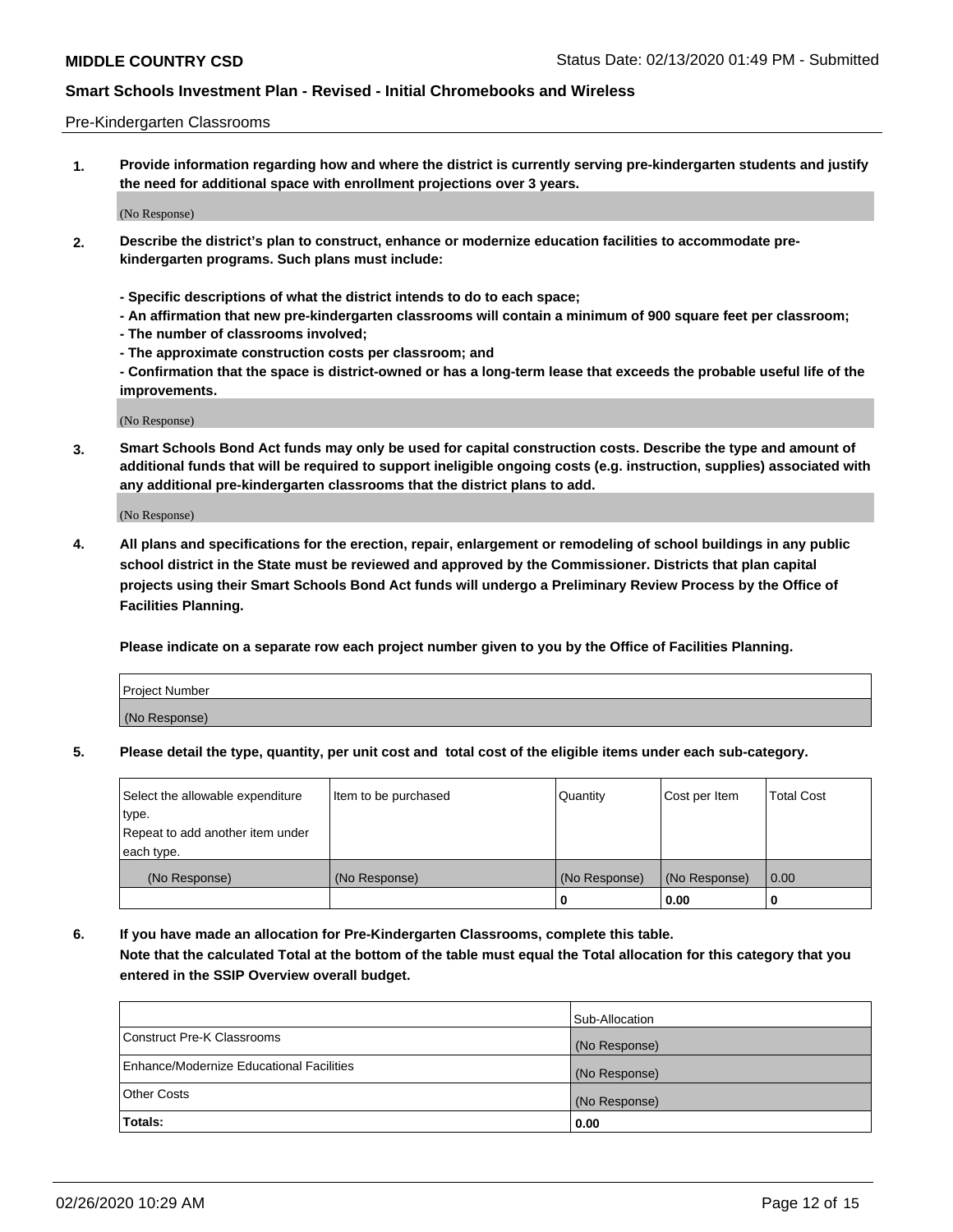Replace Transportable Classrooms

**1. Describe the district's plan to construct, enhance or modernize education facilities to provide high-quality instructional space by replacing transportable classrooms.**

(No Response)

**2. All plans and specifications for the erection, repair, enlargement or remodeling of school buildings in any public school district in the State must be reviewed and approved by the Commissioner. Districts that plan capital projects using their Smart Schools Bond Act funds will undergo a Preliminary Review Process by the Office of Facilities Planning.**

**Please indicate on a separate row each project number given to you by the Office of Facilities Planning.**

| Project Number |  |
|----------------|--|
|                |  |
|                |  |
|                |  |
| (No Response)  |  |
|                |  |
|                |  |

**3. For large projects that seek to blend Smart Schools Bond Act dollars with other funds, please note that Smart Schools Bond Act funds can be allocated on a pro rata basis depending on the number of new classrooms built that directly replace transportable classroom units.**

**If a district seeks to blend Smart Schools Bond Act dollars with other funds describe below what other funds are being used and what portion of the money will be Smart Schools Bond Act funds.**

(No Response)

**4. Please detail the type, quantity, per unit cost and total cost of the eligible items under each sub-category.**

| Select the allowable expenditure | Item to be purchased | Quantity      | Cost per Item | Total Cost |
|----------------------------------|----------------------|---------------|---------------|------------|
| ∣type.                           |                      |               |               |            |
| Repeat to add another item under |                      |               |               |            |
| each type.                       |                      |               |               |            |
| (No Response)                    | (No Response)        | (No Response) | (No Response) | 0.00       |
|                                  |                      | u             | 0.00          |            |

**5. If you have made an allocation for Replace Transportable Classrooms, complete this table. Note that the calculated Total at the bottom of the table must equal the Total allocation for this category that you entered in the SSIP Overview overall budget.**

|                                                | Sub-Allocation |
|------------------------------------------------|----------------|
| Construct New Instructional Space              | (No Response)  |
| Enhance/Modernize Existing Instructional Space | (No Response)  |
| <b>Other Costs</b>                             | (No Response)  |
| Totals:                                        | 0.00           |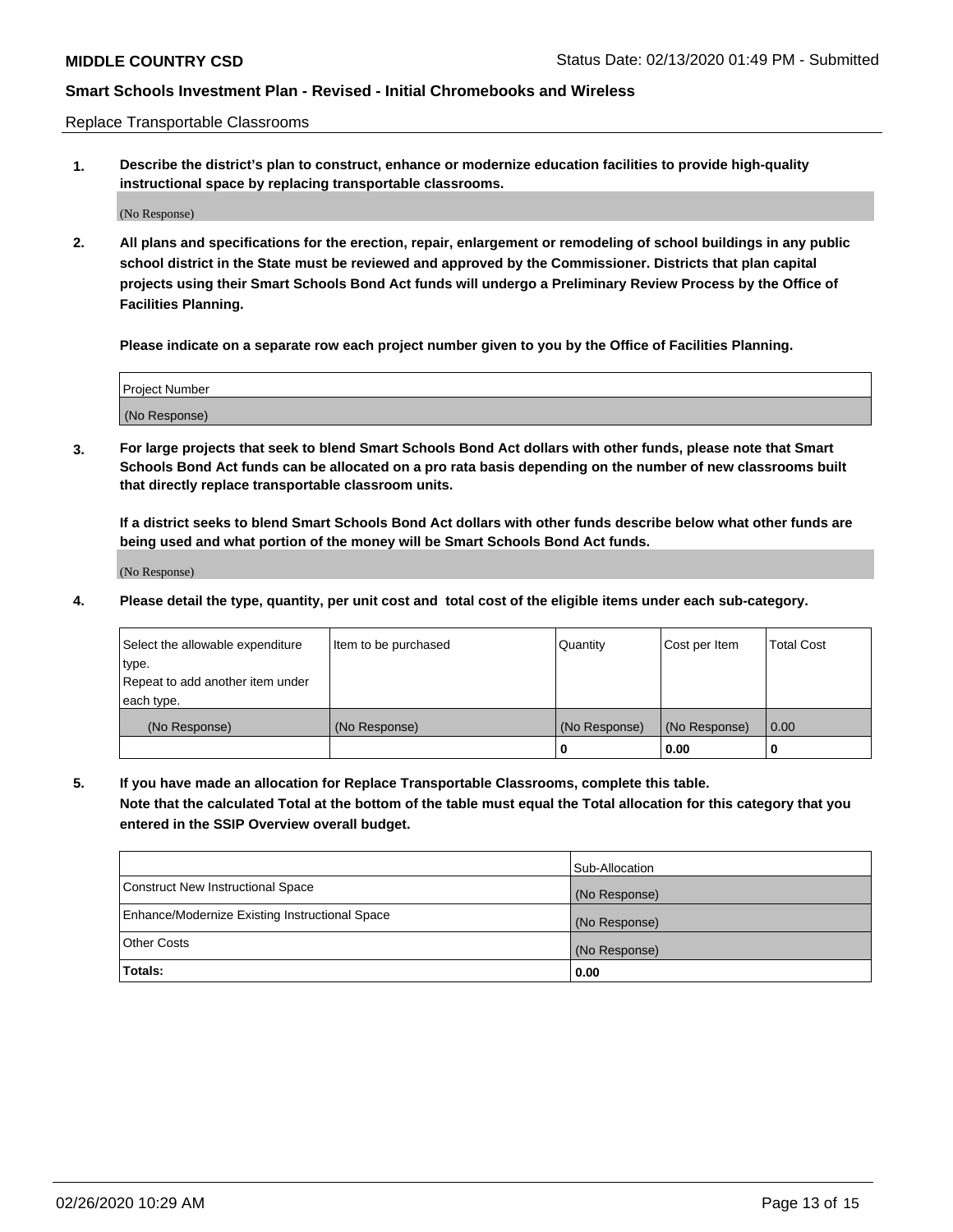High-Tech Security Features

**1. Describe how you intend to use Smart Schools Bond Act funds to install high-tech security features in school buildings and on school campuses.**

(No Response)

**2. All plans and specifications for the erection, repair, enlargement or remodeling of school buildings in any public school district in the State must be reviewed and approved by the Commissioner. Smart Schools plans with any expenditures in the High-Tech Security category require a project number from the Office of Facilities Planning. Districts must submit an SSBA LOI and receive project numbers prior to submitting the SSIP. As indicated on the LOI, some projects may be eligible for a streamlined review and will not require a building permit. Please indicate on a separate row each project number given to you by the Office of Facilities Planning.**

| <b>Project Number</b> |  |
|-----------------------|--|
| (No Response)         |  |

- **3. Was your project deemed eligible for streamlined Review?**
	- Yes
	- $\hfill \square$  No
- **4. Include the name and license number of the architect or engineer of record.**

| Name          | License Number |
|---------------|----------------|
| (No Response) | (No Response)  |

**5. Please detail the type, quantity, per unit cost and total cost of the eligible items under each sub-category.**

| Select the allowable expenditure | Item to be purchased | Quantity      | Cost per Item | Total Cost |
|----------------------------------|----------------------|---------------|---------------|------------|
| 'type.                           |                      |               |               |            |
| Repeat to add another item under |                      |               |               |            |
| each type.                       |                      |               |               |            |
| (No Response)                    | (No Response)        | (No Response) | (No Response) | 0.00       |
|                                  |                      | u             | 0.00          |            |

**6. If you have made an allocation for High-Tech Security Features, complete this table.**

**Enter each Sub-category Public Allocation based on the the expenditures listed in Table #5.**

|                                                      | Sub-Allocation |
|------------------------------------------------------|----------------|
| Capital-Intensive Security Project (Standard Review) | (No Response)  |
| <b>Electronic Security System</b>                    | (No Response)  |
| <b>Entry Control System</b>                          | (No Response)  |
| Approved Door Hardening Project                      | (No Response)  |
| <b>Other Costs</b>                                   | (No Response)  |
| Totals:                                              | 0.00           |